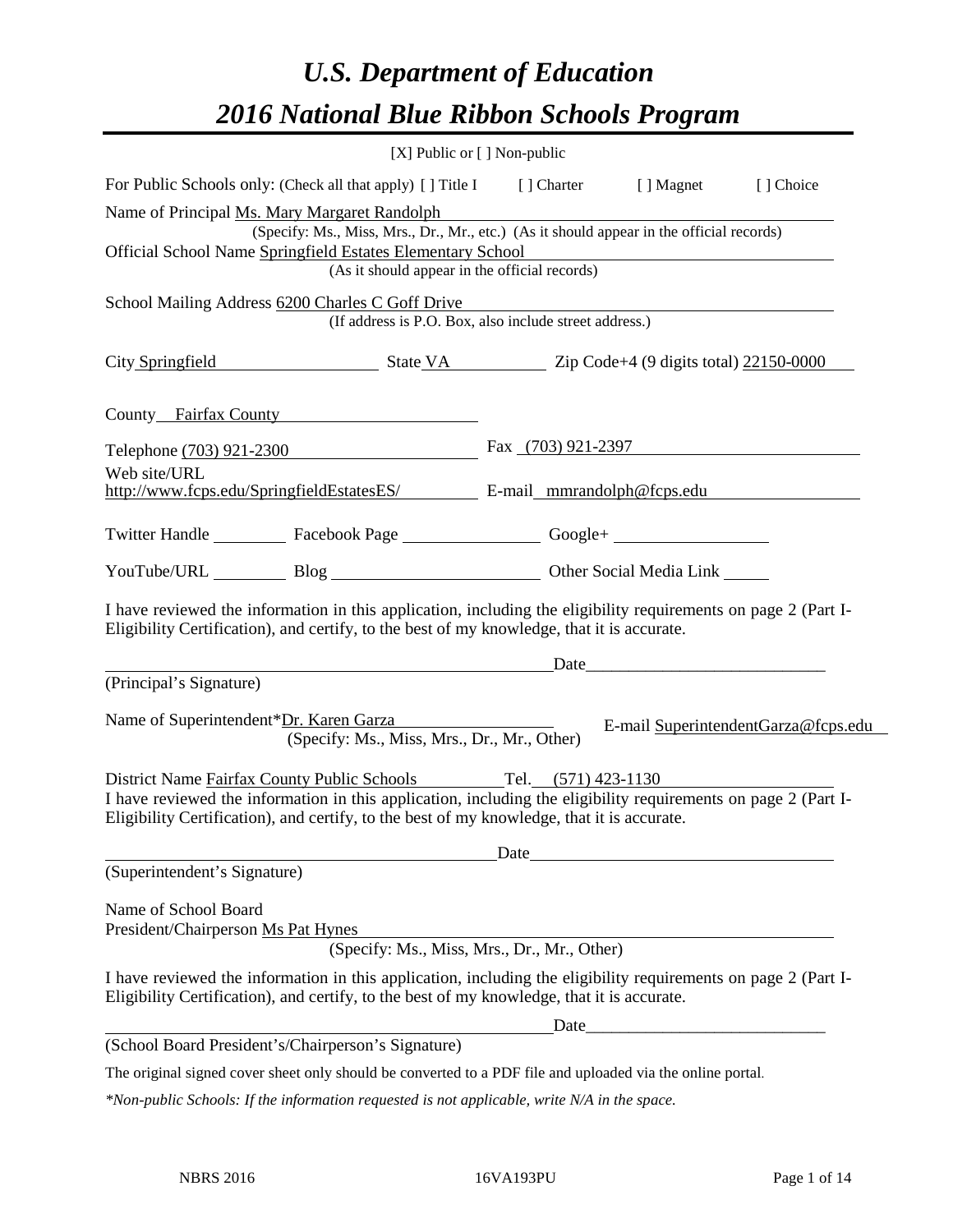The signatures on the first page of this application (cover page) certify that each of the statements below, concerning the school's eligibility and compliance with U.S. Department of Education and National Blue Ribbon Schools requirements, are true and correct.

- 1. The school configuration includes one or more of grades K-12. (Schools on the same campus with one principal, even a K-12 school, must apply as an entire school.)
- 2. The public school has met their state's accountability requirements (i.e., avoided sanctions) in participation, performance in reading (or English language arts) and mathematics, and other academic indicators (i.e., attendance rate and graduation rate) using the most recent accountability results available for the year prior to nomination.
- 3. To meet final eligibility, a public school must meet the state's accountability requirements (i.e., avoided sanctions) in participation, performance in reading (or English language arts) and mathematics, and other academic indicators (i.e., attendance rate and graduation rate) for the year in which they are nominated (2015-2016) and be certified by the state representative. Any status appeals must be resolved at least two weeks before the awards ceremony for the school to receive the award.
- 4. If the school includes grades 7 or higher, the school must have foreign language as a part of its curriculum.
- 5. The school has been in existence for five full years, that is, from at least September 2010 and each tested grade must have been part of the school for the past three years.
- 6. The nominated school has not received the National Blue Ribbon Schools award in the past five years: 2011, 2012, 2013, 2014, or 2015.
- 7. The nominated school has no history of testing irregularities, nor have charges of irregularities been brought against the school at the time of nomination. The U.S. Department of Education reserves the right to disqualify a school's application and/or rescind a school's award if irregularities are later discovered and proven by the state.
- 8. The nominated school or district is not refusing Office of Civil Rights (OCR) access to information necessary to investigate a civil rights complaint or to conduct a district-wide compliance review.
- 9. The OCR has not issued a violation letter of findings to the school district concluding that the nominated school or the district as a whole has violated one or more of the civil rights statutes. A violation letter of findings will not be considered outstanding if OCR has accepted a corrective action plan from the district to remedy the violation.
- 10. The U.S. Department of Justice does not have a pending suit alleging that the nominated school or the school district as a whole has violated one or more of the civil rights statutes or the Constitution's equal protection clause.
- 11. There are no findings of violations of the Individuals with Disabilities Education Act in a U.S. Department of Education monitoring report that apply to the school or school district in question; or if there are such findings, the state or district has corrected, or agreed to correct, the findings.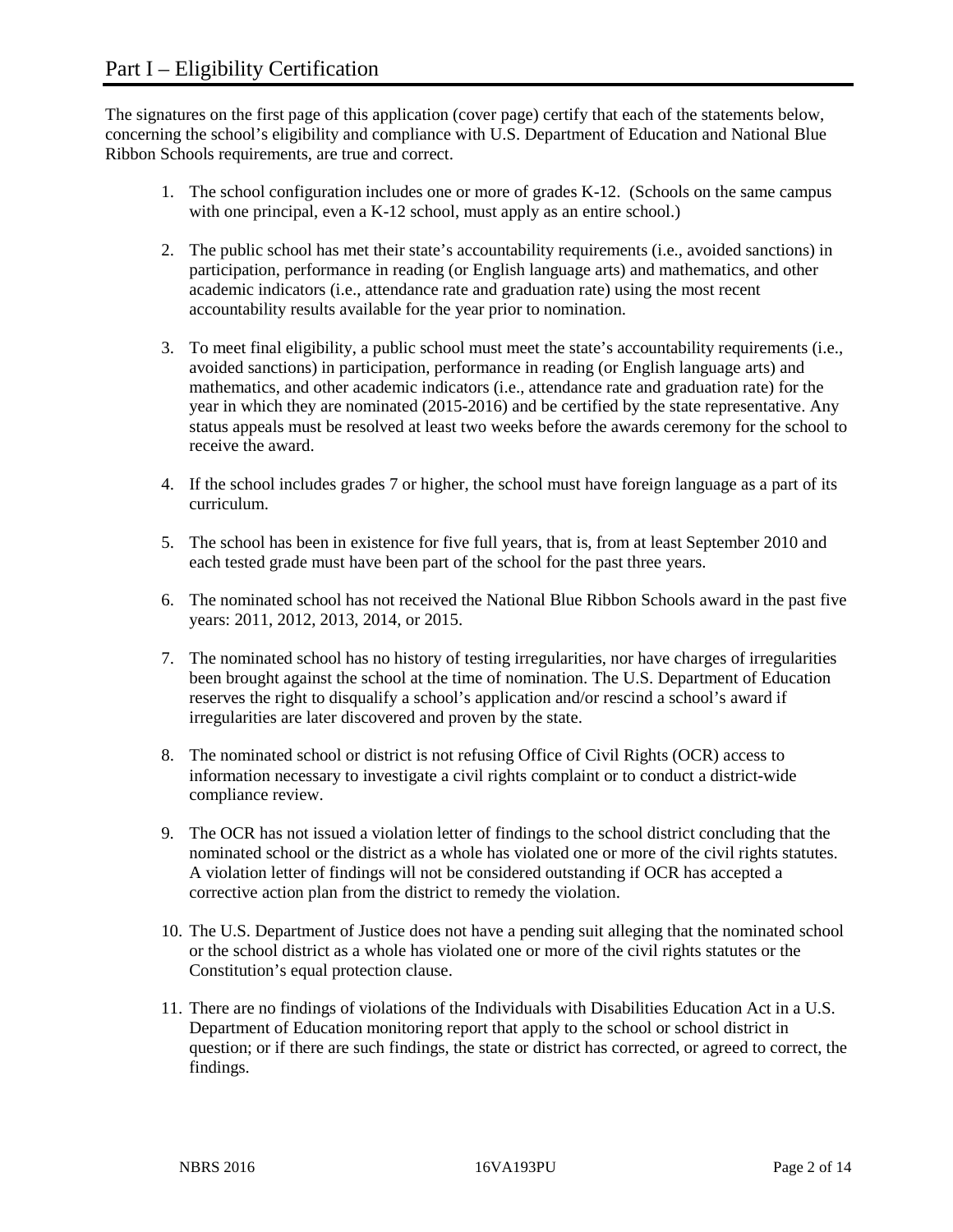#### **Data should be provided for the most recent school year (2015-2016) unless otherwise stated.**

#### **DISTRICT**

1. Number of schools in the district  $139$  Elementary schools (includes K-8) (per district designation): 23 Middle/Junior high schools 27 High schools  $\overline{0}$  K-12 schools

#### 189 TOTAL

**SCHOOL** (To be completed by all schools)

- 2. Category that best describes the area where the school is located:
	- [] Urban or large central city [ ] Suburban with characteristics typical of an urban area [X] Suburban [ ] Small city or town in a rural area [ ] Rural
- 3. Number of students as of October 1, 2015 enrolled at each grade level or its equivalent in applying school:

| Grade                           | # of         | # of Females   | <b>Grade Total</b> |
|---------------------------------|--------------|----------------|--------------------|
|                                 | <b>Males</b> |                |                    |
| <b>PreK</b>                     | 9            | $\overline{7}$ | 9                  |
| K                               | 24           | 29             | 53                 |
| $\mathbf{1}$                    | 25           | 26             | 51                 |
| $\overline{2}$                  | 29           | 27             | 56                 |
| 3                               | 83           | 79             | 162                |
| 4                               | 68           | 72             | 140                |
| 5                               | 72           | 70             | 142                |
| 6                               | 80           | 89             | 169                |
| 7                               | 0            | $\theta$       | 0                  |
| 8                               | 0            | $\theta$       | 0                  |
| 9                               | 0            | $\theta$       | 0                  |
| 10                              | 0            | 0              | 0                  |
| 11                              | $\theta$     | 0              | 0                  |
| 12 or higher                    | $\theta$     | 0              | 0                  |
| <b>Total</b><br><b>Students</b> | 390          | 399            | 789                |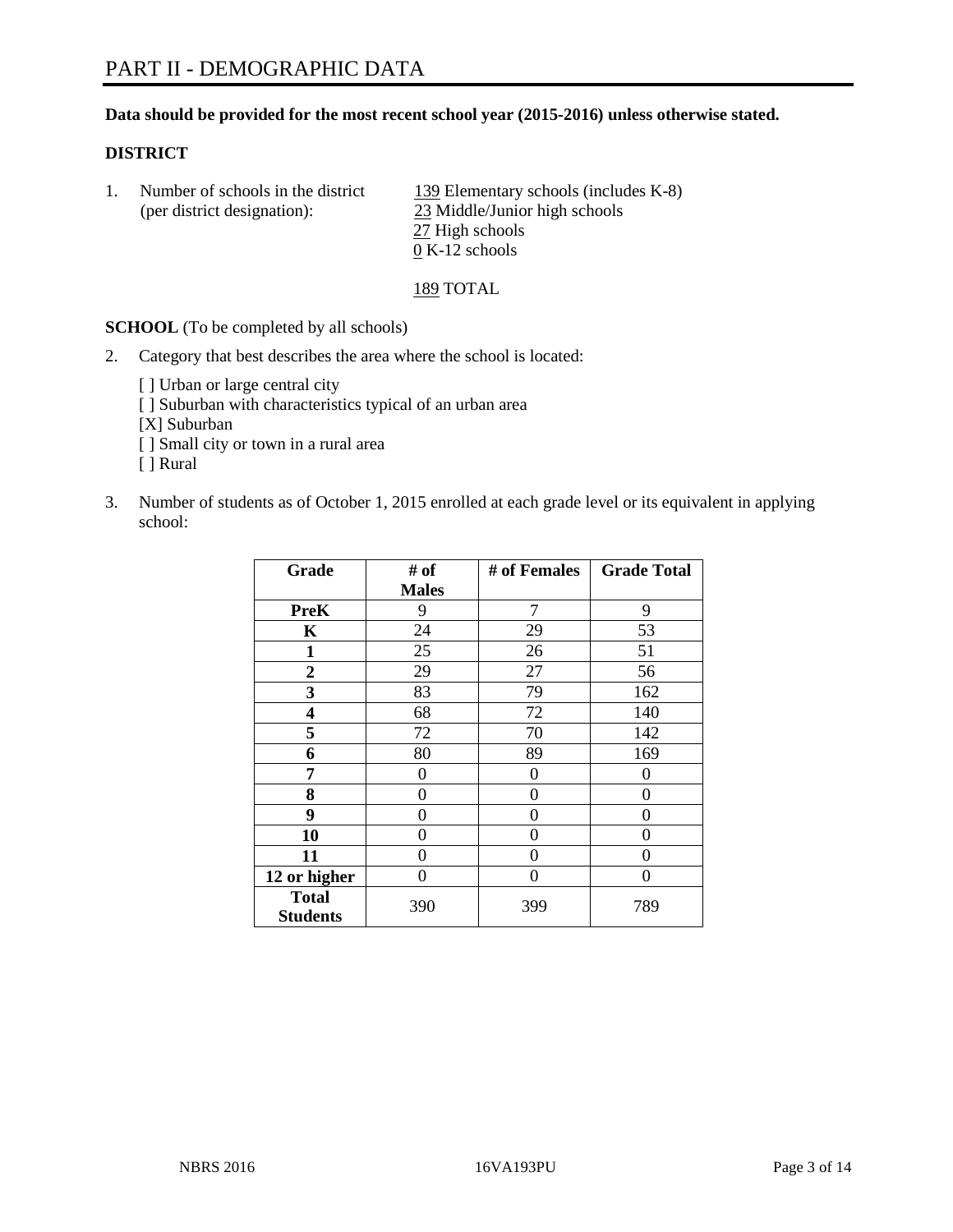the school: 24 % Asian

4. Racial/ethnic composition of 0 % American Indian or Alaska Native 12 % Black or African American 29 % Hispanic or Latino 1 % Native Hawaiian or Other Pacific Islander 29 % White 5 % Two or more races **100 % Total**

(Only these seven standard categories should be used to report the racial/ethnic composition of your school. The Final Guidance on Maintaining, Collecting, and Reporting Racial and Ethnic Data to the U.S. Department of Education published in the October 19, 2007 *Federal Register* provides definitions for each of the seven categories.)

5. Student turnover, or mobility rate, during the  $2014 - 2015$  school year:  $8\%$ 

This rate should be calculated using the grid below. The answer to (6) is the mobility rate.

| <b>Steps For Determining Mobility Rate</b>         | Answer |  |
|----------------------------------------------------|--------|--|
| (1) Number of students who transferred to          |        |  |
| the school after October 1, 2014 until the         | 30     |  |
| end of the 2014-2015 school year                   |        |  |
| (2) Number of students who transferred             |        |  |
| <i>from</i> the school after October 1, 2014 until | 33     |  |
| the end of the 2014-2015 school year               |        |  |
| (3) Total of all transferred students [sum of      | 63     |  |
| rows $(1)$ and $(2)$ ]                             |        |  |
| (4) Total number of students in the school as      | 772    |  |
| of October 1, 2014                                 |        |  |
| $(5)$ Total transferred students in row $(3)$      | 0.082  |  |
| divided by total students in row (4)               |        |  |
| $(6)$ Amount in row $(5)$ multiplied by 100        | 8      |  |

6. English Language Learners (ELL) in the school:  $22\%$ 

171 Total number ELL

Specify each non-English language represented in the school (separate languages by commas): Amharic, Arabic, Armenian, Bengali, Bosnian, Cambodian/Khmer, Chinese – Cantonese, Chinese – Mandarin, Creole, Dutch/Flemish, Farsi, French, German, Georgian, Greek, Hindi, Indonesian, Italian, Japanese, Kazakh, Korean, Kurdish, Laotian, Malayalam, Nepali, Pashto, Polish, Portuguese, Russian, Serbian, Spanish, Tagalog/Pilipino, Tamil, Telugu, Thai, Tigrinya, Twi, Urdu, Vietnamese

- 7. Students eligible for free/reduced-priced meals: 29 % Total number students who qualify: 225
- 8. Students receiving special education services: 9 %

71 Total number of students served

Indicate below the number of students with disabilities according to conditions designated in the Individuals with Disabilities Education Act. Do not add additional conditions. It is possible that students may be classified in more than one condition.

| 5 Autism                           | $\underline{0}$ Orthopedic Impairment   |              |
|------------------------------------|-----------------------------------------|--------------|
| 0 Deafness                         | 8 Other Health Impaired                 |              |
| 0 Deaf-Blindness                   | 26 Specific Learning Disability         |              |
| 5 Emotional Disturbance            | 39 Speech or Language Impairment        |              |
| $\underline{0}$ Hearing Impairment | <b>0</b> Traumatic Brain Injury         |              |
| 2 Mental Retardation               | 1 Visual Impairment Including Blindness |              |
| 0 Multiple Disabilities            | 5 Developmentally Delayed               |              |
| NBRS 2016                          | 16VA193PU                               | Page 4 of 14 |
|                                    |                                         |              |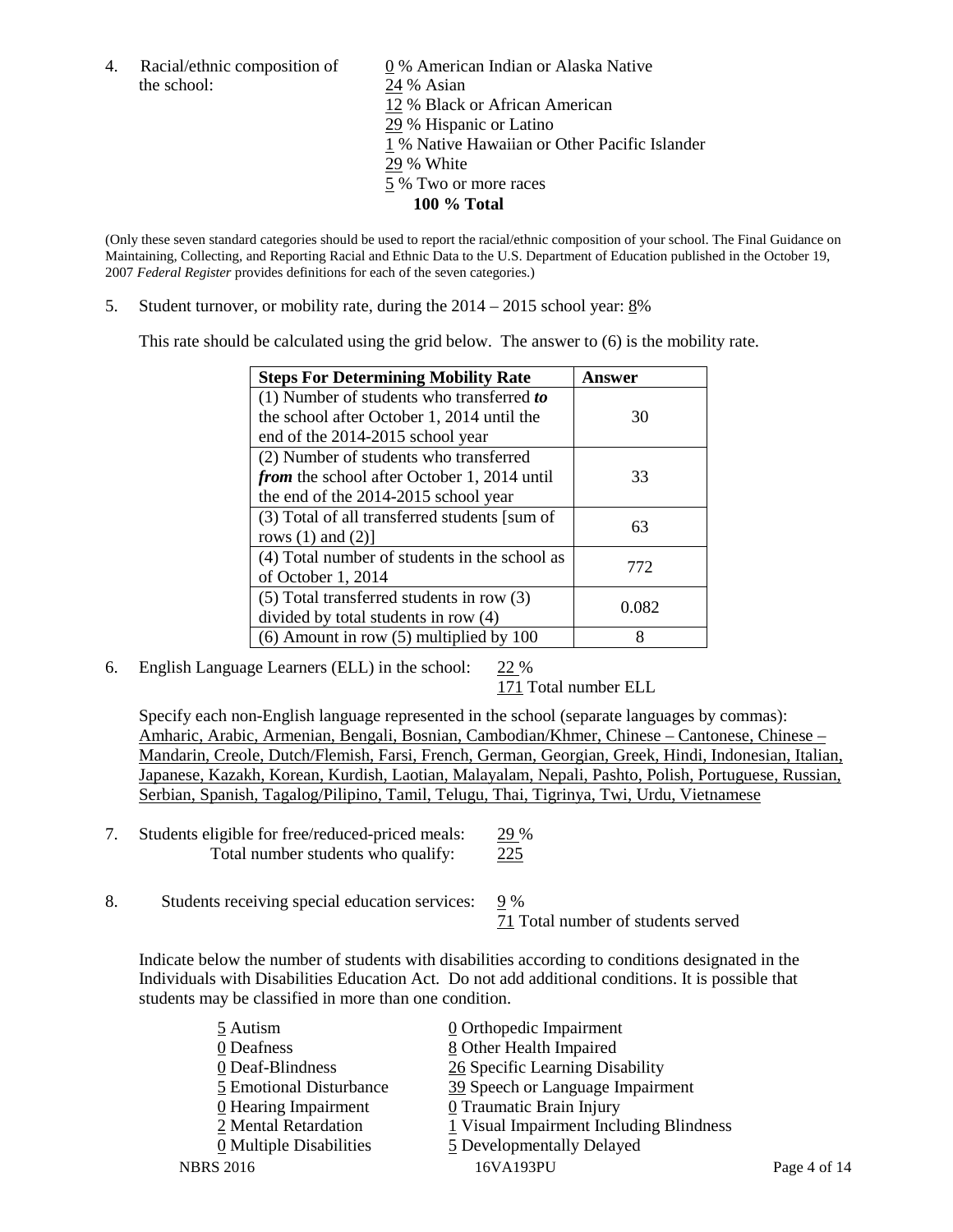- 9. Number of years the principal has been in her/his position at this school: 12
- 10. Use Full-Time Equivalents (FTEs), rounded to nearest whole numeral, to indicate the number of school staff in each of the categories below:

|                                       | <b>Number of Staff</b> |
|---------------------------------------|------------------------|
| Administrators                        |                        |
| Classroom teachers                    | 32                     |
| Resource teachers/specialists         |                        |
| e.g., reading, math, science, special | 17                     |
| education, enrichment, technology,    |                        |
| art, music, physical education, etc.  |                        |
| Paraprofessionals                     | 9                      |
| Student support personnel             |                        |
| e.g., guidance counselors, behavior   |                        |
| interventionists, mental/physical     |                        |
| health service providers,             | 3                      |
| psychologists, family engagement      |                        |
| liaisons, career/college attainment   |                        |
| coaches, etc.                         |                        |

- 11. Average student-classroom teacher ratio, that is, the number of students in the school divided by the FTE of classroom teachers, e.g., 22:1 25:1
- 12. Show daily student attendance rates. Only high schools need to supply yearly graduation rates.

| <b>Required Information</b> | 2014-2015 | 2013-2014 l | 2012-2013 | 2011-2012 | $2010 - 201$ |
|-----------------------------|-----------|-------------|-----------|-----------|--------------|
| Daily student attendance    | 97%       | 98%         | 98%       | 98%       | 98%          |
| High school graduation rate | 9%        | 0%          | 0%        | 9%        | 0%           |

#### 13. **For high schools only, that is, schools ending in grade 12 or higher.**

Show percentages to indicate the post-secondary status of students who graduated in Spring 2015.

| <b>Post-Secondary Status</b>                  |    |
|-----------------------------------------------|----|
| Graduating class size                         |    |
| Enrolled in a 4-year college or university    | 0% |
| Enrolled in a community college               | 0% |
| Enrolled in career/technical training program | 0% |
| Found employment                              | 0% |
| Joined the military or other public service   | 0% |
| Other                                         | 0/ |

14. Indicate whether your school has previously received a National Blue Ribbon Schools award. Yes No X

If yes, select the year in which your school received the award.

15. In a couple of sentences, provide the school's mission or vision statement.

Springfield Estates ES staff provides an engaging, inclusive, technologically-rich community of caring and respect so that all students will excel academically and become responsible citizens in their community.

16. **For public schools only**, if the school is a magnet, charter, or choice school, explain how students are chosen to attend.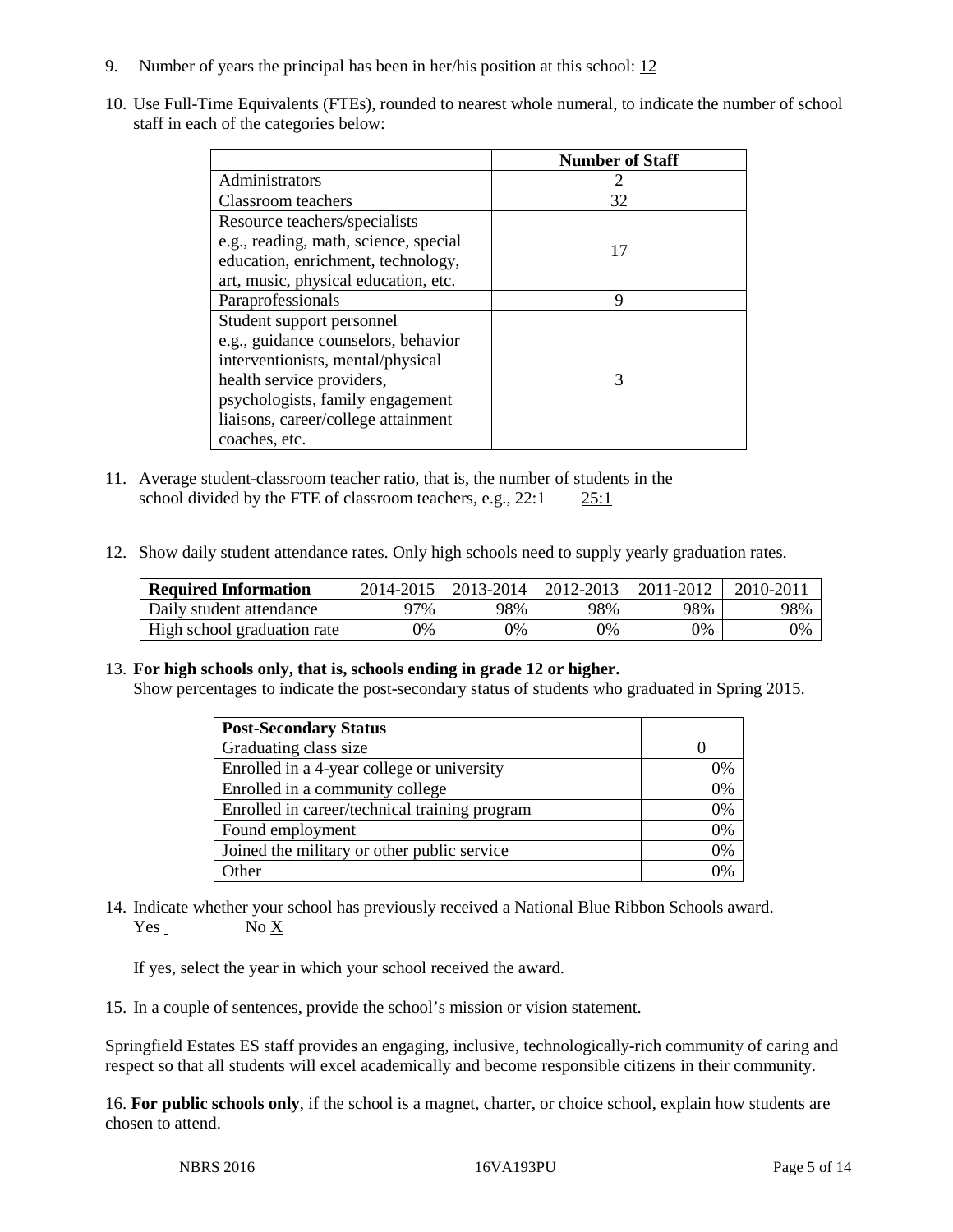# PART III – SUMMARY

Located 11 miles south of Washington, D.C., Springfield Estates Elementary School (SEES) has been serving students since 1956. It was built during the post-war baby boom to serve the families of soldiers. Children walked to school and played on the large field outside. In 1963 the land around the building was sold and subdivided into quarter-acre lots for new houses. More children joined the school and a wing was added. Over time the demographics changed to include many immigrant families, who purchased the small post-war homes nearby. Some of these homes have since been divided to house multiple families. While some long-time residents remained in their homes, most houses in this neighborhood are now owned by families from other countries so the area is a melting pot of cultures and customs. Poverty and lack of English language are the biggest obstacles to the success of these children.

Since 1985 SEES has also been home to an Advanced Academic Program (AAP) for students in grades 3-6 identified with the potential for giftedness in one or more academic areas as indicated by standardized test scores and teacher remarks. Students who accept placement in the center-based program are provided bus transportation from their neighborhood schools to SEES. Another neighborhood was built nearby in the last decade and enrollment grew. We now have 789 students from 74 different countries. Our building is in the midst of a two-year renovation. We have added a large library/media center and two art classrooms. Traditionally, our students are encouraged to become strong readers and thinkers, challenged to become risk-takers and self-advocates, and expected to become collaborative and respectful team members.

As a Responsive Classroom school, we strive to create communities of learners that know and respect one another, work together, and help each other. Every classroom has a daily Morning Meeting in which students greet each other, share information about themselves, listen to others' ideas, celebrate group efforts, and practice the skills that help them to feel safe while learning. We promote the Growth Mindset, often reminding students that learning sometimes feels difficult and uncomfortable and mistakes are part of the process. We stress consideration for others and explain that everyone is different and actions have consequences so it is important to think about how one's own behavior affects others. These supports contribute to student achievement by creating a safe environment in which students can thrive.

Academically, we use Dr. Jan Richardson's Reading Workshop model in General Education classrooms, which stresses vocabulary, fluency, and comprehension. Advanced students focus on Literature Circles, Latin word stems, and reading responses. Math instruction builds from the very concrete to orally explaining mathematical thinking to describing multiple responses in writing. Even small successes are celebrated. Parents are continually informed of student progress. Teachers typically provide focused lessons to whole groups and then have students work in small groups, differentiated by need or skill.

Our Special Education (SPED) and English for Students of Other Languages (ESOL) teachers plan with grade level classroom teachers and support students in and out of the classroom. We have developed a variety of after school activities and clubs to provide opportunities for all of our students to work and play together in an effort to minimize the separation between the General Education program and the AAP. Interested students come together after school at Chess Club, Boys' and Girls' Run Clubs, soccer clinics, GEMS (Girls Engineering, Math, and Science), and Electronics Club, as well as in band, orchestra, chorus, and an annual musical performance.

Most of our families are very supportive of their children's education. All parents participate in at least one annual conference with their child's teacher to discuss their hopes and dreams for the school year. Teachers share their communication practices and strive to make parents allies in the learning process. We also invite parents and K-2 students to well-attended Partners in Print workshops during each school year to demonstrate teaching strategies that can be used at home to practice the skills being taught in the classroom. Parents of older students are invited to poetry workshops, multi-cultural meals and student presentations, History Fairs, spelling bees, and Parent-Teacher Association (PTA) events. Family gatherings include Bingo Nights, Movie Night, International Night, an inter-school faculty basketball game, and an annual picnic. The frequent communication between home and school creates a partnership that supports children and academic success.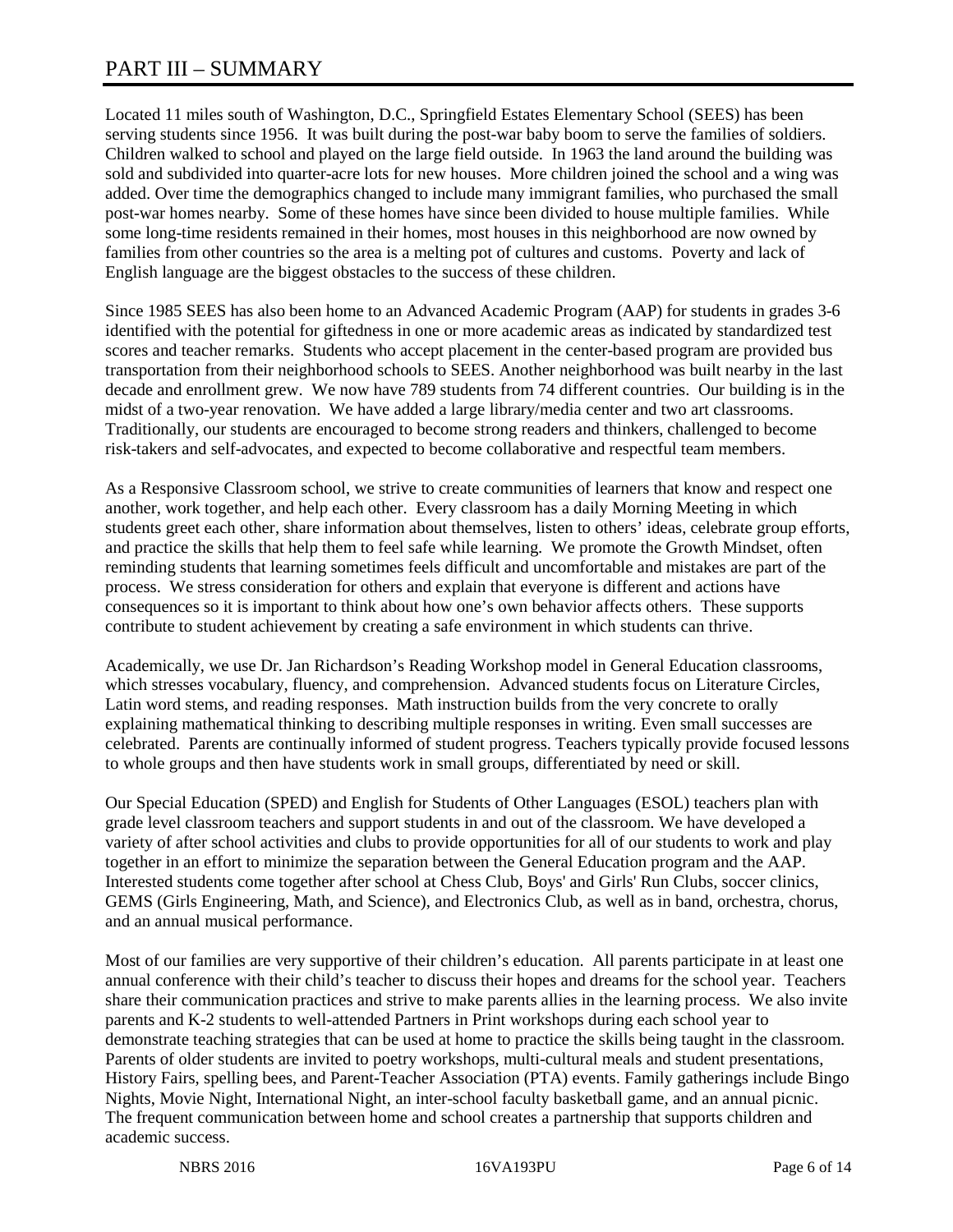## 1. Core Curriculum:

A comprehensive Language Arts program at Springfield Estates Elementary School (SEES) meets the needs of our General Education (Gen Ed) and Advanced Academic Program (AAP) students. K-6 reading and writing programs are aligned with FCPS and state standards through curriculum mapping and team planning. Collaborative electronic data walls allow teachers to monitor students' progress. All students are assessed formally with the Developmental Reading Assessment (DRA) or DRA-progress monitoring tool (DRA-PM) quarterly. Informal assessments are ongoing and drive shifts in classroom differentiation. Collaborative grade level teams (CTs) meet weekly with the Literacy Team (one Reading Specialist, two trained Instructional Assistants (IAs), and a part-time Title 1 Literacy Coach) using data walls and conversation to monitor student progress. The Literacy Team coordinates all interventions with classroom teachers and Special Education (SPED) and English for Speakers of Other Languages (ESOL) teams to ensure the greatest impact of services for students. All SEES Gen Ed teachers have had extensive training and staff development with Dr. Jan Richardson for three years, resulting in the creation of a reading workshop model that supports team and vertical alignment. A Reading Intensive Care Unit (RICU) model is used with struggling readers in first grade. Students rotate among four literacy stations in 15 minute blocks for an intense hour of targeted skill work. The stations include Familiar Read, New Text, Word Work/Poetry and Guided Writing. The program has yielded highly successful results supported by DRA data. Developmental Studies Center's "Being a Writer" aligns our vertical writing workshop model, with positive results.

Investigations and the Envisions textbook are used to teach Mathematics curriculum and standards. Each grade level also uses an interactive notebook that follows the Fairfax County Pacing Guide and Virginia Standards of Learning (SOL). Teachers use the Math Workshop model to meet the needs of all learners through small group teaching and differentiated work stations. The work stations allow students to practice mathematics at a level that encourages deeper understanding. Performance tasks are used to encourage cooperative learning, communication about mathematics, problem solving, and reasoning. Specialists work with small groups of students to provide interventions designed to close the achievement gap. The AAP classrooms use Mentoring Mathematical Minds to enrich and add rigor through the use of multiple representations and deduced reasoning skills. Students in AAP receive above-grade level instruction in mathematics over four years to prepare for Algebra in middle school. General Education students who can benefit from higher level instruction join the AAP classes for mathematics. Students requiring additional support receive Tier 2 and 3 interventions based on their needs. Student progress during intervention is tracked and reviewed every two weeks during Math CT Meetings. During reflection the team analyzes data to guide instruction.

Social Studies frameworks are aligned with FCPS and state standards through curriculum mapping, team planning, and performance assessments. SEES teachers have crafted informal assessments to monitor student progress. Remediation is available throughout the year and interventions are coordinated with all specialists. All teachers have integrated the Social Studies and Language Arts curriculums to ensure reading and writing of non-fiction. SEES students apply their knowledge of the Social Studies curriculum to the real world using structures such as Socratic Seminars, Kagan strategies and individual or collaborative research. The staff at SEES is trained through professional development workshops conducted by the FCPS Social Studies Department. Several staff members share their extended learning with other teachers. Our Science curriculum engages students in hands-on investigations and observations that introduce the scientific study of the natural world. The unifying concepts of change, constancy, and measurement are woven throughout our curriculum. The curriculum provides access to a variety of technology using videos, animation, photographs, video bites, illustrations, and diagrams to further students' cognitive development and comprehension of Science. Lessons are designed to guide students through the process of scientific investigation using inquiry-driven instruction.

Science process skills and patterns of thinking are utilized to strengthen students' development of critical thinking skills. Authentic tools are used so students' experiences simulate the work of scientists. The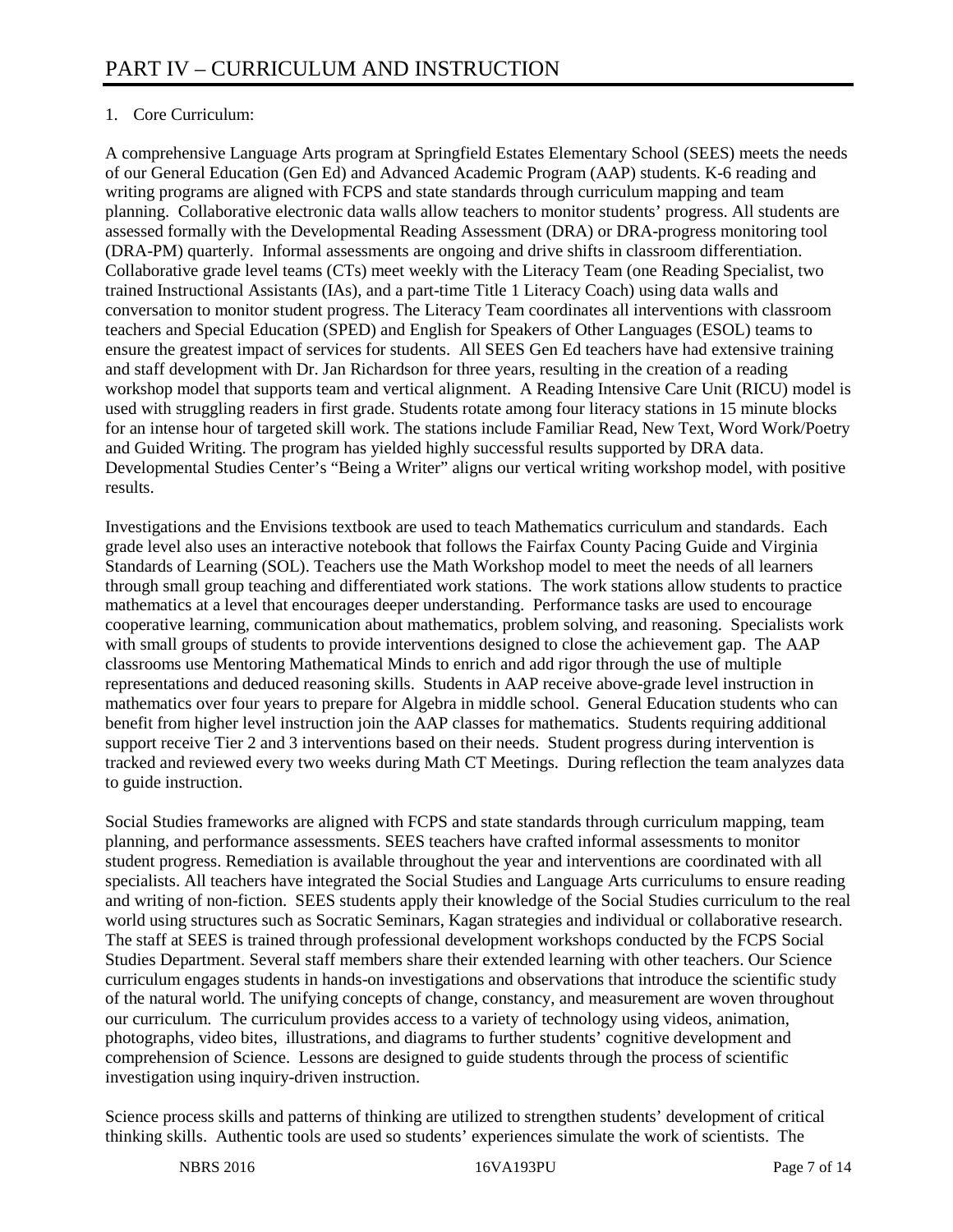hands-on nature of the activities and investigations using exploration and analysis of real data holds the interest of all of our students. Science vocabulary and concepts are taught using pictures, oral descriptions, definitions, and real-world experiences to help students who are second language learners.

The main focus of the Fairfax Early Childhood Education Program (FECEP) is the development of Kindergarten Readiness Skills for students who are vulnerable due to lack of language, minimal exposure to English, and/or environmental conditions that do not support the development of age appropriate social skills. Basic hygiene and conversation are stressed in activities aligned with pre-kindergarten skills such as listening, speaking, and letter/number identification. Through observation and informal assessments, student needs for additional services can be identified. FECEP students entering kindergarten are eager, confident, risk-takers who demonstrate independent skills.

#### 2. Other Curriculum Areas:

Two Art teachers provide one hour of instruction each week to 32 classes in grades kindergarten through six. Fairfax County Public Schools (FCPS) provides an art curriculum for each grade level, which teachers supplement with engaging activities such as building a nest, as a bird would, from natural materials, paying attention to engineering and structure with the provision that the nest must hold 3 eggs (marbles). Many opportunities are provided for showcasing student work, such as International Night, the Pyramid Art Exhibit and the Springfield Connection newspaper. Students use anchor charts and examples as references when practicing new brush strokes or artistic concepts such as foreground, shadowing, or sculpting.

All students experience a wide variety of sports and physical activities in Physical Education (PE) classes twice a week for 30 minutes. Each class begins with group exercise. Two energetic teachers have established procedures that maximize instructional time in PE class. Invigorating music is incorporated into exercise routines, making workouts engaging. Emphasis is placed on developing motor skills. Students are challenged to improve their own fitness levels rather than compete with others. Fun, well-being and skill acquisition for lifetime fitness are primary goals.

All students attend twice-weekly Music classes, designed to expose students to music literacy, movement, singing, and recognizing and describing music and instruments from different time periods and cultures. Students have opportunities to compose and improvise music. Teachers use Orff instruments, songs, video clips, and movement to teach age appropriate music history and literacy at all levels. A chorus of 80 interested fifth and sixth graders meets weekly to learn a varied repertoire and singing techniques culminating in a final concert. In addition, fifth and sixth graders are given the opportunity to participate and perform in a Broadway style theatrical production. The students use a professional light and sound board and actually construct scenery. There are two in-school performances for students and two evening performances. Students participate in all aspects of a theater production from acting to stage hand, lighting and sound and video recording. Last year's production of Peter Pan Jr included over 90 Springfield Estates students, and this year's production of The Little Mermaid Jr may even surpass that number. The performances create opportunities for students from different classes to work together. The quality of the performance is so exceptional that it is easy to forget that the performers are so young. Students in grades four through six elect to participate in Band (106) or Strings (219) instruction weekly during the school day. These classes offer interested students basic music skills with the instrument of their choice. Students showcase their talents at twice yearly concerts during school and in the evening.

A technologically rich environment promotes higher level thinking skills. Classrooms blend online learning and assessment, digital reading, and project based learning to engage all learners. The computer lab is always buzzing with active students. Most mornings the lab is filled with students practicing their reading fluency. The lab hosts the Students Working to Advance Technology (SWAT) team, 63 students who come together to learn new skills so they can be helpers and role models in their own classrooms. The SWAT team meeting is the first place new technologies are taught so students can give their own input and advice for the roll out. They also work on projects of their own choosing, getting ideas and inspiration from their teammates and advice from their teacher. All classrooms have mini-computer labs. These computers enable students to be surrounded by technology, making it part of their daily instruction. Upper grades also have access to 13 mobile carts. The emphasis on acquiring new skills is visible in activities such as the Hour of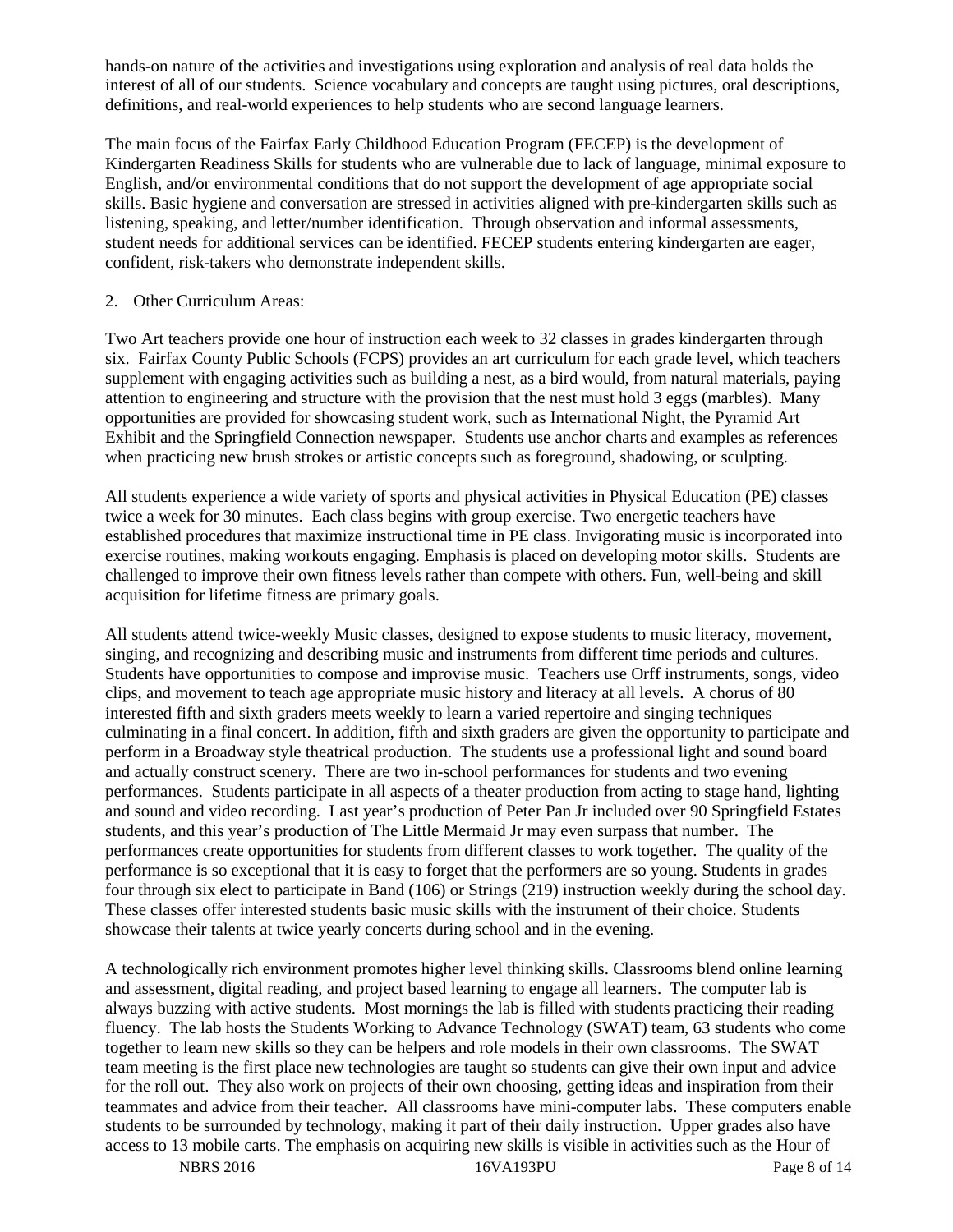Code (coding instruction for all levels), Science, Technology, Engineering, Arts, and Math (STEAM) Night, and PTA sponsored after school technology classes. Teachers have access to specific professional development in small groups before and after school, during teacher work days and during their CT meetings.

### 3. Instructional Methods and Interventions:

Age, ability levels, language deficits, multiple intelligences, and learning styles all require differentiation. The key is the classroom teacher knowing each student's strengths/needs and matching the instructional methods and interventions. Dr. Jan Richardson's approach supports vocabulary acquisition, reading comprehension, oral fluency, phonemic awareness, written expression, and Bloom's questioning to teach Reading. DRA information is shared and celebrated with children and parents. Daily Writers' Workshop follows "Being a Writer" using mentor texts to motivate and guide students' writing. Because many of our students have few personal experiences to draw upon, it is helpful to provide background information to support their practice. Comprehension Toolkit utilizes high-interest short passages to teach comprehension skills that translate into higher-level thinking and comprehensive written responses. The Socratic Seminar method of formal discussion entails asking open-ended questions around a shared text. Within the context of the discussion, students listen closely to the comments of others, think critically, and articulate their thoughts.

Guided Math and Math Workshop create developmentally-appropriate groupings of students to teach, remediate and enrich math instruction. Differentiated Math Centers break down the math curriculum into games and activities that increase students' math vocabulary, support number sense, reinforce facts, and practice solving complex word problems. In Math Lab students are challenged with puzzles to spur creative thinking. Dialogic Math Journals are used to explain the correct answer and understand multiple perspectives. Math Olympiad fosters creativity, ingenuity, and understanding of concepts, and a love of math. M3 guides the ability to communicate as a mathematician, view problems from different perspectives, and appreciate varied problem solving styles.

The Response to Intervention (RI) team meets and determines which of the following Tier 2 or 3 programs best support struggling students: Leveled Literacy Intervention (LLI), reinforces vocabulary, phonemic awareness, oral fluency, comprehension, and written expression on four progressive levels. Read Well includes motivating technology; Read Live includes modeling, repeated reading of difficult text, and timely progress monitoring which builds fluency and increases accuracy. Reading Mastery uses phonemicallyfocused, high interest lessons that support students who have processing and visual discrimination issues. RICU seeks to provide additional instruction before students fail, especially in vocabulary instruction, rhyming and oral fluency, self-monitoring skills, and phonemic awareness. The program builds confidence and skills, especially with ESOL and SPED students. "Do the Math" and Manipulatives-Based Interventions teach fractions, number sense, geometry, and measurement using hands-on activities.

4. Assessment for Instruction and Learning and Sharing Assessment Results:

Our instruction is focused on Standards of Learning (SOL) and integrating assessments as best practices. Assessments range from Virginia's SOL tests to norm referenced tests, such as the DRA to determine students' understanding of concepts and standards learned. A school wide "data wall," SOL scores, DRA levels, WIDA levels, Cognitive Aptitudes (Cog At) and Naglieri Nonverbal Ability Test (NNAT) scores track student achievement in Reading and Math.

All data are analyzed and areas for improvement are identified by name and need. Specific needs of students are addressed through the Response to Instruction (RI) model. It is used to design remedial instruction and alternative strategies to be used with fidelity for a short period of time. Our primary grade students who need reading support meet daily in small groups for guided reading instruction with their classroom teacher as well as the Literacy Team, essentially doubling time spent on reading. Teachers track progress using running records. Struggling first graders are provided intensive daily reading practice in RICU.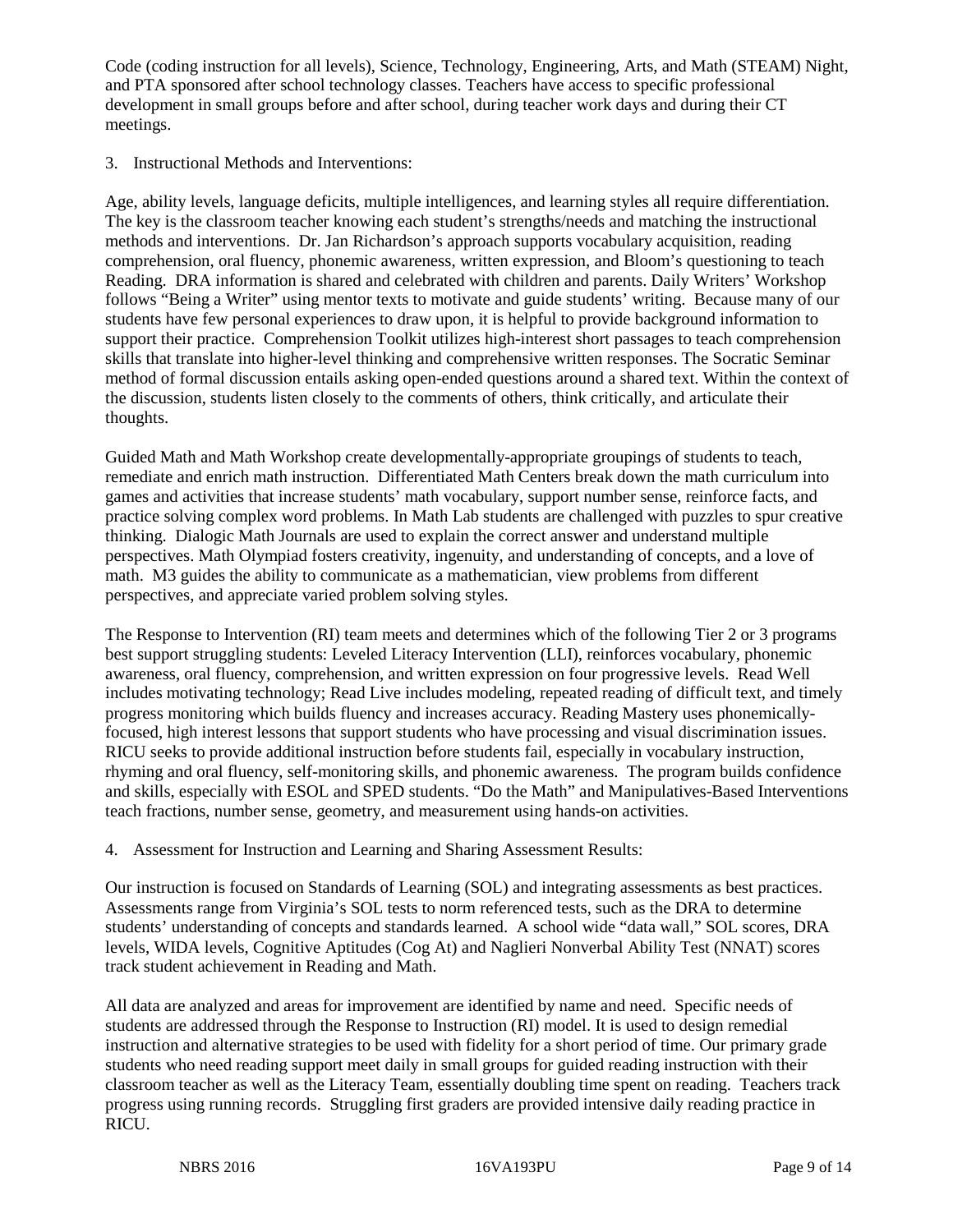Our math specialist shares best practices with teachers to implement in the classroom to help address areas of student weakness. She models lessons, meets with small groups, and creates unit assessments for classroom use. All teachers administer a grade level appropriate Number Sense Assessment at the beginning of the year and results are used to plan instructional groups. SOL, Electronic Curriculum Assessment Resource tool (eCART) data and informal classroom assessments are used to identify math strands that need re-teaching. The Beginning of the year assessment is administered again at midyear and at the end of the year to measure individual student progress.

All data are used to create the School Improvement Plan (SIP) which describes targeted instruction and teaching strategies at each grade level to improve student achievement. The SIP includes grade level enrichment plans for high-performing students such as Problem Based Performance Tasks that generate enthusiasm for math and engineering, as well as the development of collaborative learning skills. The SIP is shared with families on our website and is reviewed quarterly by a committee of teacher leaders, administrators, and a community member to review specific strategies which can be modified, deleted or enhanced. The RI team addresses any gaps between subgroups by identifying specific student needs and recommending/facilitating appropriate remediation.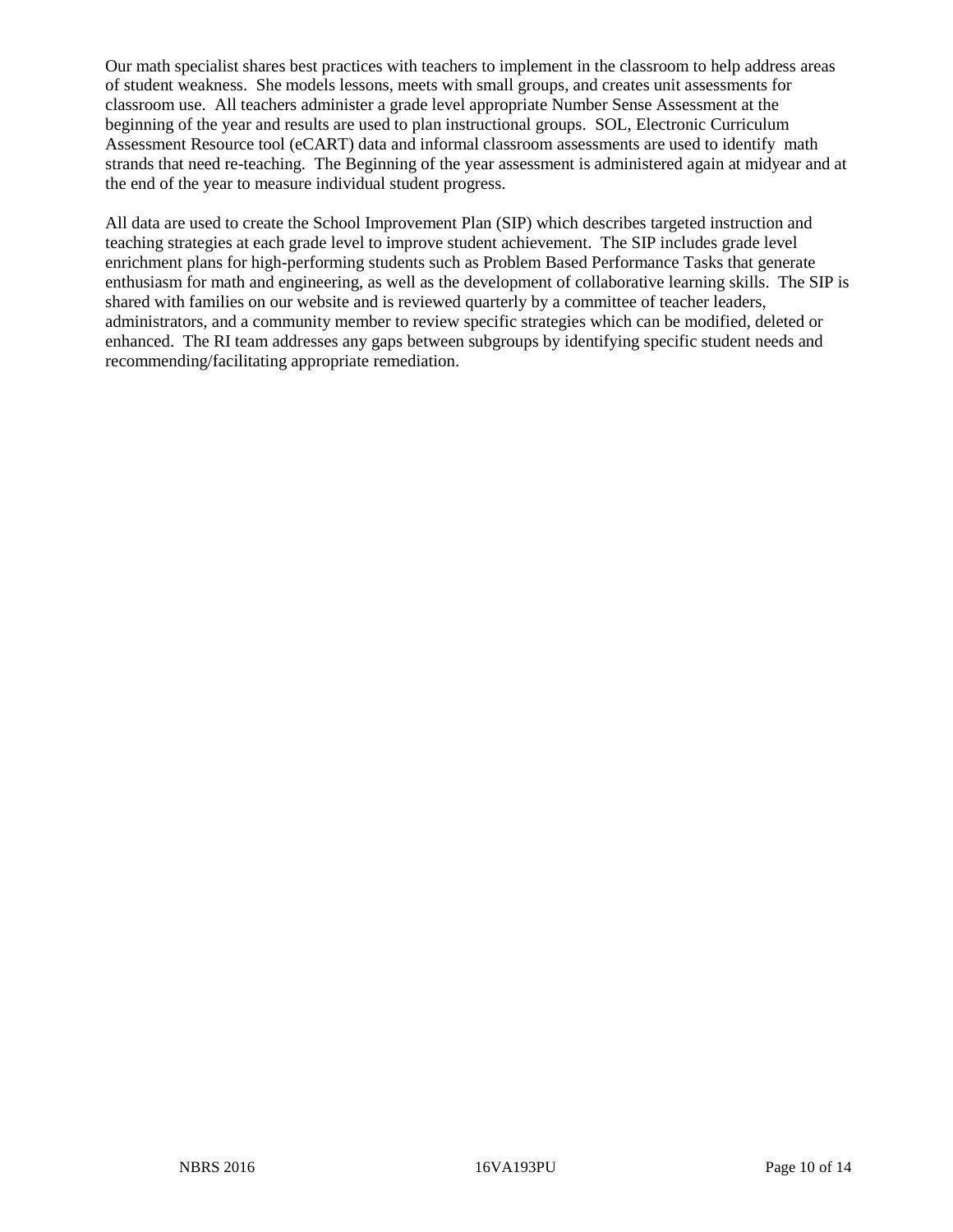#### 1. School Climate/Culture:

At Springfield Estates Elementary School student learning is our main priority. As a school community, we understand that students learn best in an environment that not only supports their intellectual growth, but one that values their social and emotional development as well. Teachers and staff alike feel strongly that it is only when students feel connected to the school's culture that they can thrive academically. To create such an environment, our school utilizes the practices of Responsive Classroom. This approach stresses the importance of increasing student engagement by helping them feel a sense of belonging and ownership in their learning. One way that teachers contribute to our positive school culture through Responsive Classroom is by holding daily Morning Meetings. This time is dedicated to not only reinforcing important academic concepts, but it also serves as a time to build classroom community. Students learn how to interact appropriately with their peers, listen to and respect others, and work collaboratively. Most importantly, students learn that school can be fun. Students start each day knowing they are an important part of our school. In addition to Responsive Classroom, our school engages in culturally responsive practices that let our students, their families and the community at large know we appreciate the unique perspectives they bring. We hold a variety of events for families including Family Math and Science Night, Run Clubs, and International Night, to name just a few of the opportunities for families to become a part of our school community. When families are involved in the school culture, there is positive impact on student academic, social and emotional development. We make every attempt to serve our diverse families to ensure a positive learning environment for our students. It is important for students to feel connected to our school culture, however it is equally vital that our teachers feel the same sense of support. There is an atmosphere of respect and kindness that permeates the culture of our school. Mentor teachers, Collaborative Learning Teams, and an active Social Committee help teachers feel a sense of camaraderie and efficacy at work. Instruction and student learning are at the heart of all that we do at Springfield Estates. The positive school climate is the foundation from which we build to ensure that we are creating the most supportive environment for students and teachers alike.

#### 2. Engaging Families and Community:

Partners In Print is held two evenings each year for students and families in grades K-2. Teachers model interactive reading strategies and provide materials to 200 guests so that families can practice at home. Student scores increase as more parents are engaged as literacy partners. Science, Technology, Engineering, Arts, and Math (STEAM) Night is a similar event for all grades in which teachers facilitate games, workshops, and challenges in classrooms and students and families can experiment with mathscience related activities. Materials are shared so students can continue experiments at home. Art work is displayed throughout the building. Career Day is an annual event in which parents and community members come to the school to share information about different career paths. International Night is an annual event that encourages students and their families to share their family heritage through food, music, dance, crafts and artifacts. The fun activities and performances, and the "museum" of artifacts from around the world celebrate our diversity.

School Beautification Day is an annual event in which students, staff, families and community members including our neighborhood Boy Scout troop come together to enhance the beauty of the school environs. Lunch is provided for the gardeners by one of the local churches. Girls and Boys Run Clubs are led and assisted by a blend of teachers and parents, and the final 5K race has additional family member participants and is supported by our local Chick Fil A. The twice-weekly meetings combine lessons about friendship and social values with physical fitness. Odyssey of the Mind consists of teams of students, supervised by parents, who are challenged to compete to solve problems using higher level thinking skills. Chess Club for interested students in all grades is led by a staff member, assisted by family members of the participants, which meets every other week to learn and play chess. Girls Excelling in Math and Science (GEMS) is offered to fifth and sixth grade girls, and provides hands-on experiments that enhance understanding of Math and Science concepts. GEMS is led by a teacher, assisted by parent volunteers, who encourage the girls to pursue interests in science. Fifth and sixth grade students are required to volunteer five hours each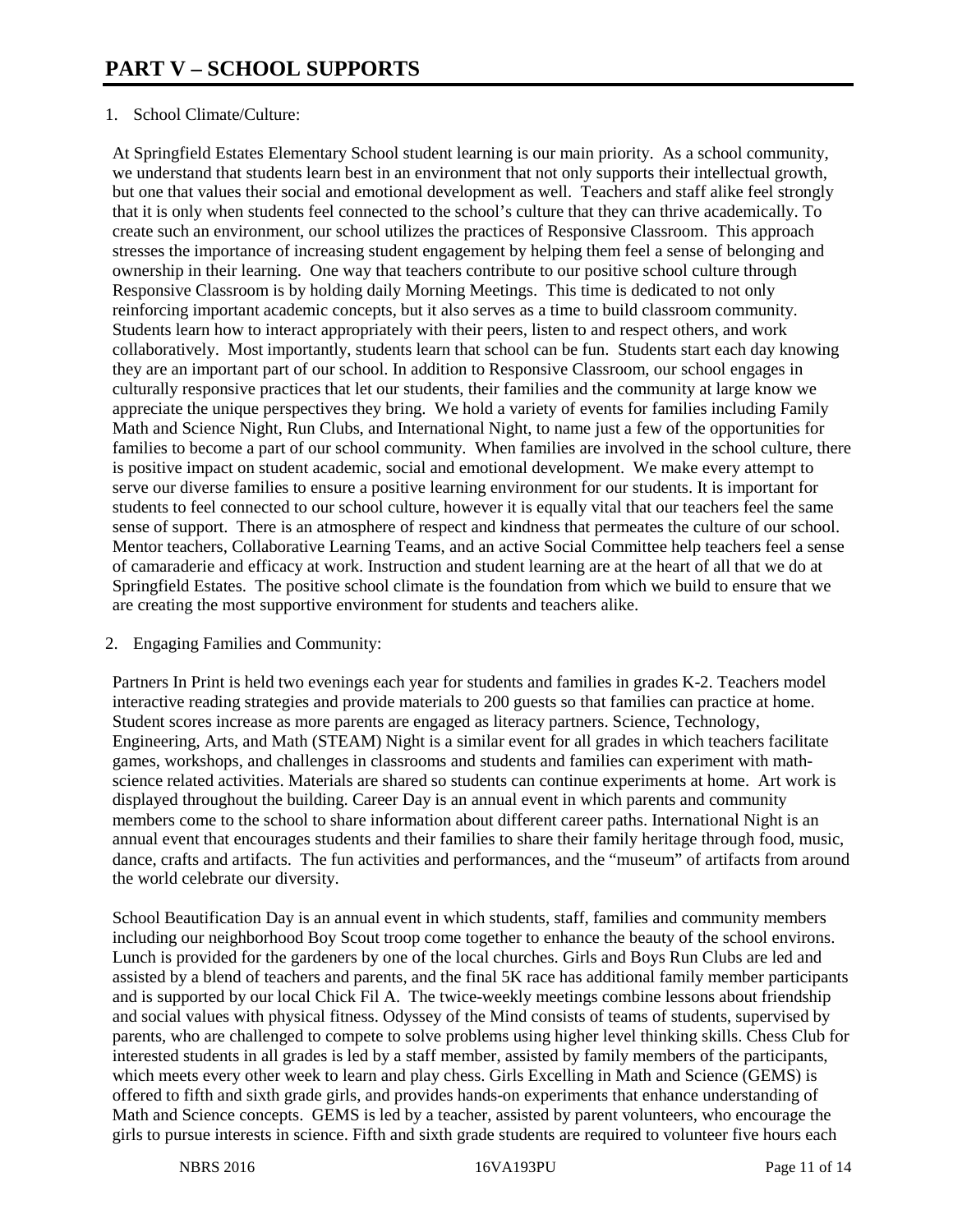year, to help them understand that each of us has a responsibility to participate in the health and wellbeing of our community by assisting others.

#### 3. Professional Development:

In addition to the outstanding professional development opportunities provided in our district, our school has developed an annual cycle of Professional Development throughout the school year to support staff members in increasing their competency and experience in best practices to promote student learning. Staff surveys identify perceived needs of teachers which the Resource Committee, made up of the ESOL lead teacher, Math Resource teacher, Reading Specialist, School-based Technology Specialist, Advanced Academic Itinerant teacher, SPED lead teacher, and administrators use to recruit knowledgeable staff members to lead and teach key skills and strategies. Because we offer a variety of trainings, teachers can choose those most pertinent to their own grade level and subject area. Due to our high population of SPED and ESOL students, we often tailor our professional development to support the needs of students who are below-grade level in most academic areas. In addition, we must meet the needs of our AAP, which endeavors to push students further in their higher-level thinking, creativity, and ability to analyze and elucidate difficult and complex problems. For the last two years, key areas of professional development for the staff have included strategies to support children living in poverty, how to teach students with little to no English, strategies to create rich, authentic math tasks for math workshop, use of running records, strategies to increase 'student talk' in the classrooms to build oral fluency/academic language, introduction to balanced literacy, Socratic Seminar, using Document-Based Questions, classroom management techniques, Responsive Classroom, and technology use to include SmartBoard, IXL, Google Apps, Interactive Whiteboard, MyON, Document Cameras, and Wixie. We aim for three professional development sessions each year. Each round of professional development offerings is followed with a reflection period to determine the benefit and possible improvements of our programs. Teachers evaluate the workshop(s) they attended and those evaluations are reviewed by the Resource Committee. The reflection period encourages teachers to introduce and implement new ideas into their own classrooms with support from our staff members. At the end of the year, we send out another survey to staff, requesting feedback and recommendations for continued growth. The principal and assistant principal determine who needs more support and aligns resources and staff accordingly.

#### 4. School Leadership:

The administrative team believes in shared leadership, clear communication, and providing whatever support is needed to create a joyful environment to support the success of all of the children and adults in the school. Because we house multiple programs it is important that information about decisions be shared with staff members to insure that everyone knows resolutions are fair to all. We have established a Resource Committee, including the Reading Specialist, Math Resource Teacher, Advanced Academic Resource Teacher, School-based Technology Specialist, ESOL Lead Teacher, principal, and assistant principal that meets weekly to provide recommendations about instruction and coordinate instructional interventions and events so that efforts are not duplicated and resources are well used. This year our Resource Committee initiated the RICU model to bolster our second language learners in grade one before they had a chance to fall behind. A committee of grade-level team leaders meet with the principal and assistant principal every two weeks to review upcoming events, share information, and address concerns. The Faculty Advisory Committee (FAC), made up of representatives of the faculty to include Instructional Assistants, specialists, itinerant teachers, lower grade teachers, and upper grade teachers meets with administrators monthly to bring forward confidential concerns and brainstorms to make improvements. This year they recommended hall signs reading "Silence shows concern for others" to reduce hall noise while we are under renovation. Teachers volunteer for subject area and ad hoc committees to address specific issues as needed, and meet with their grade level CTs weekly. The entire staff meets monthly for a celebratory breakfast, provided by a different group of teachers each month. This gathering includes up-todate school information, recognition of staff birthdays, and celebration of shared successes. A Principals' Corner Outlook folder, accessible to all staff members, has been established so important information can be shared as necessary. It also includes a weekly update of upcoming events, schedules and recognition of staff members' outstanding efforts. A Keep In Touch message is emailed to all staff members and parents weekly to update school and calendar information. Most importantly, the school leaders provide whatever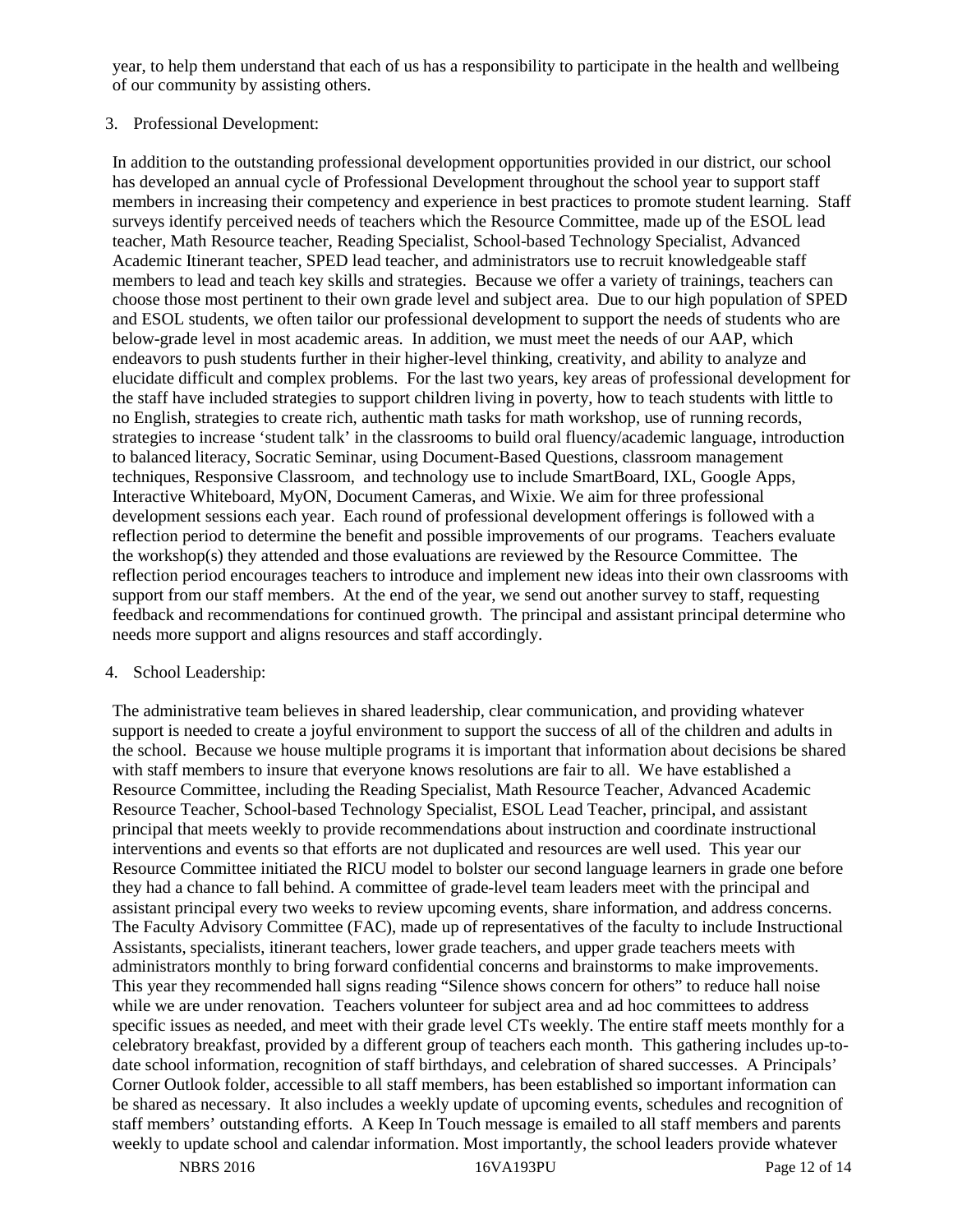support is needed to help each student and/or adult be successful. At every meeting, the goal is positive problem solving, not blaming or complaining. Teachers and staff support students and one another. Together we celebrate the success of all the members of our school family.